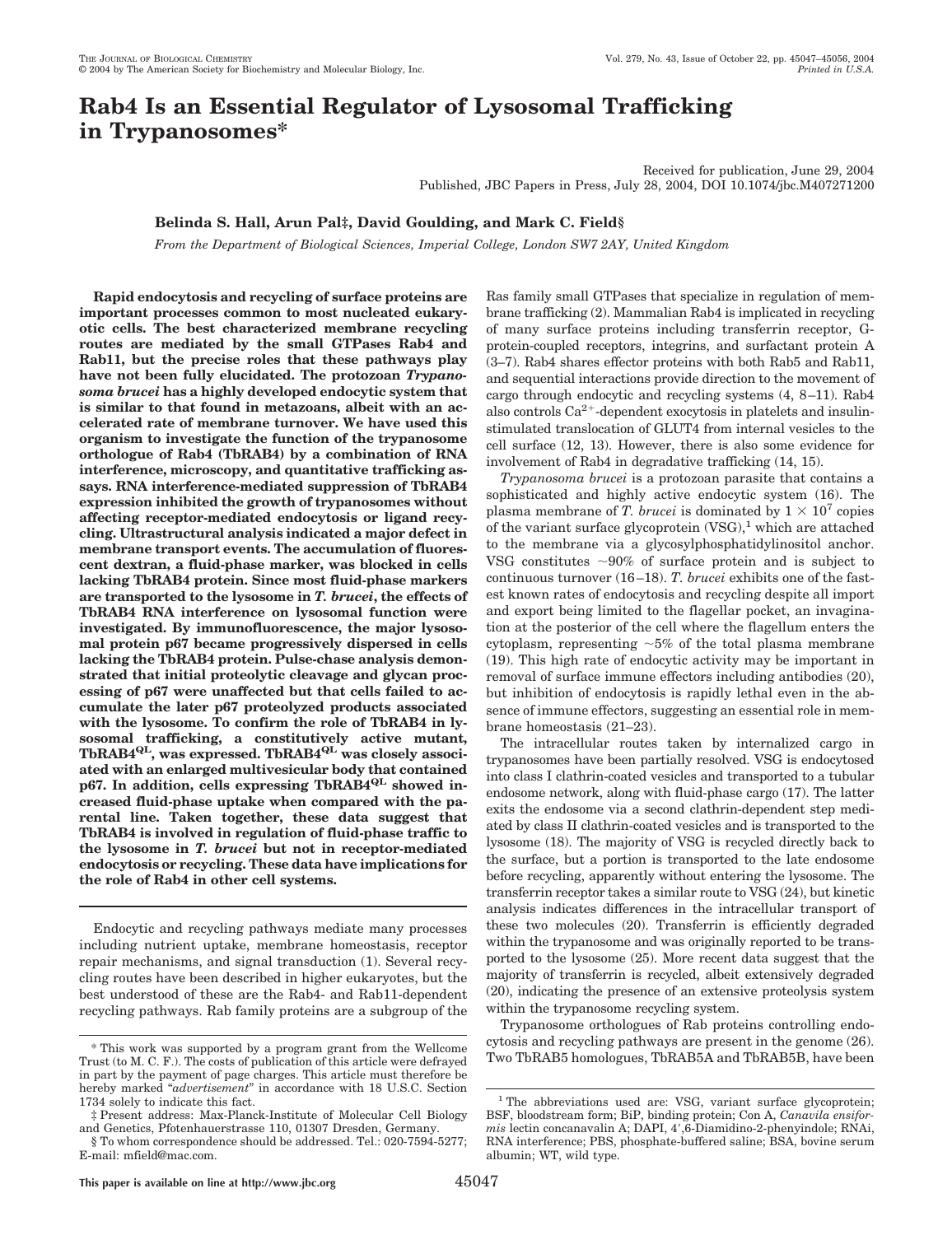characterized in some detail and are required for early endocytosis (23, 27, 28). Moreover, TbRAB5A is associated with internalized glycosylphosphatidylinositol-anchored proteins such as VSG and ESAG6/7, but TbRAB5B colocalizes with the invariant transmembrane protein  $\text{ISG}_{100}$ , suggesting the presence of at least two distinct endocytic pathways (28). Both appear to have a role in clathrin-mediated endocytosis, and RNAi of either isoform blocks endocytosis (23). Further, all available evidence suggests that the Rab11 homologue, TbRAB11, is responsible for recycling of VSG and the transferrin receptor, as well as recycling of degraded transferrin and antibodies (17, 18, 20, 24). The roles of the two TbRAB5 isoforms and TbRAB11 are therefore comparable with their mammalian orthologues.

Previous work from this laboratory demonstrated that TbRAB4, the *T. brucei* orthologue of mammalian Rab4, is a constitutively expressed protein located at the endocytic pathway (27), but analysis of cells expressing mutant forms of TbRAB4 has been unable to ascribe a clear function in either endocytosis or recycling (20). Here we have examined TbRAB4 function using RNA interference and demonstrate that this GTPase has a highly specialized role in transport of fluid-phase cargo toward the lysosome in trypanosomes.

#### MATERIALS AND METHODS

*Cell Culture—*The bloodstream form trypanosome (BSF) lines *T. brucei* Lister 427 and BSF 90-13 were maintained in HMI 9 medium supplemented with 10% tetracycline-free fetal bovine serum (Autogen Bioclear). BSF 90-13 cells were cultured in the continuous presence of  $5 \mu$ g ml<sup>-1</sup> hygromycin B (Sigma) and 2.5  $\mu$ g ml<sup>-1</sup> Geneticin (Sigma) to maintain the T7-responsive phenotype. For growth curves, triplicate cultures were initiated at  $5 \times 10^4$  cells ml<sup>-1</sup>, and BSF cell numbers were determined using a Z2 Coulter counter (Beckman Coulter).

*Recombinant DNA Manipulations and Transfection—*TbRAB4WT was amplified from cDNA using the primers 5'-CGGAAAGCTTCACC-ATGTCAGAGAG-3' and 5'-TTTGGATCCAATACCTAACAAGC-3'. Underlined bases represent HindIII and BamHI restriction sites, respectively. The TbRAB4QL mutant was prepared using the primers 5-CC-GGTCTAGAAAGATACAAATCAG-3' and 5'-CTGATTTGTATCTTTCT-AGACCGGC-3. PCR products were digested with BamHI and HindIII and inserted into pXS519 vector (28). For RNAi experiments, the entire TbRAB4 open reading frame was excised from pSX519TbRAB4WT using BamHI and HindIII and inserted into p2T7<sup>Ti</sup> (29). The pXS519TbRAB4QL construct was transfected by electroporation into Lister 427 strain BSF, and transfectants were selected using 2.5  $\mu$ g  $ml^{-1}$  Geneticin (Sigma), whereas p2T7<sup>Ti</sup>·TbRAB4 was introduced into the tetracycline-responsive line, BSF 90-13, and cells were cultured for 6 h before the addition of 2.5  $\mu$ g ml<sup>-1</sup> phleomycin (Sigma). After 7 days of culture in the presence of selective drug, cells were cloned by limiting dilution. Clones were maintained thereafter in the presence of phleomycin or Geneticin.

*Antibodies—*The TbRAB4 open reading frame was amplified with the primers 5'-CGGAGGATCCCAACCATGTCAGAGAGATATC-3' and 5'-GTGGAATTCAAATACCTAACAAGCACACG-3. The product was digested with BamHI and EcoRI (underlined) and inserted into pGEX-3X (Amersham Biosciences). Polyclonal murine and rabbit antibodies were raised against affinity-purified TbRAB4-GST fusion protein using RIBI (Sigma) as adjuvant (at least four immunizations spaced over a period of 4 months). Antibodies were affinity-purified on CNBr-Sepharoseimmobilized TbRAB4-GST. Anti-TbRAB11 antibodies have been described elsewhere (24). Polyclonal rabbit anti-BiP antibodies and monoclonal anti-p67 antibody mAb280 were a kind gift from J. Bangs (30, 31).

*Western Blot Analysis—*Cells were washed once in PBS and resuspended in SDS sample buffer and boiled. Lysates were loaded onto 12% SDS-PAGE gels at  $1 \times 10^7$  cell equivalents/lane. After separation, proteins were transferred onto Hybond nitrocellulose membranes (Amersham Biosciences). Membranes were blocked with PBS, 5% milk, 0.1% Tween 20 for 1 h at room temperature and then incubated overnight at 4 °C in the presence of affinity-purified rabbit anti-TbRAB4 or rabbit anti-TbRAB11 at a concentration of  $\sim$ 1  $\mu$ g ml<sup>-1</sup> in blocking buffer (24). Membranes were washed in PBS, 0.1% Tween 20 and then incubated with peroxidase-conjugated goat anti-rabbit IgG (Sigma) for 1 h. Bound antibody was visualized by enhanced chemiluminescence. To ensure equality of loading, membranes were stripped and reprobed

with antibody to TbBiP (31). Where appropriate, signal intensity was quantified using NIH Image software.

*Immunofluorescence—*Cells were fixed in 4% paraformaldehyde, adhered to poly-L-lysine slides (Sigma), and permeabilized with 0.1% Triton X-100. Slides were blocked with 10% goat serum in PBS. For staining of TbRAB4, slides were incubated overnight at 4 °C with affinity-purified rabbit or mouse anti-TbRAB4 antibodies at  $1 \mu g$  ml<sup>-1</sup> in blocking buffer containing 0.02% sodium azide. All other primary antibody incubations were carried out for 1 h at room temperature. After washing with PBS, slides were incubated with Texas Red-conjugated goat anti-rabbit or Alexa Fluor 488 goat anti-mouse IgG (Molecular Probes) for 1 h at room temperature. Slides were washed and mounted with Vectashield containing DAPI (Vector Laboratories). Cells were examined under a Nikon Eclipse E600 microscope, and images were captured using a Photometrix Coolsnap-FX camera controlled with Metamorph (Universal Imaging Corp.) and assembled in PhotoShop 7.0.1 (Adobe Inc.).

*Electron Microscopy—*For transmission electron microscopy, cells were fixed in suspension by adding chilled 5% glutaraldehyde and 8% paraformaldehyde (Sigma) in PBS in a 1:1 ratio to the growth medium containing trypanosomes. Cells were fixed on ice for 10 min and centrifuged at 10,000 rpm for 5 min in 2-ml microcentrifuge tubes, and the supernatant was carefully replaced with fresh fixative for a further 50 min without disturbing the pellet, rinsed in 0.1 M sodium cacodylate, and post-fixed in 1% osmium tetroxide in the same buffer at room temperature for 1 h. After rinsing in buffer, cells were then dehydrated in an ethanol series, adding 1% uranyl acetate at the 30% stage, followed by propylene oxide, and then embedded in Epon/Araldite 502 and finally polymerized at 60 °C for 48 h. Sections were cut on a Leica Ultracut-T ultramicrotome at 70 nm using a diamond knife, contrasted with uranyl acetate and lead citrate and examined on a Philips CM100 transmission electron microscope.

*Transferrin Endocytosis and Recycling—*Bovine holo-transferrin (Sigma) was iodinated using IodoBeads reagent (Pierce) following the manufacturer's instructions. Assays were carried out as described in Ref. 28. Briefly, expression of double-stranded RNA corresponding to TbRAB4 in p2T7<sup>Ti</sup>.TbRAB4 cells was induced for 24 h with 1  $\mu$ g ml<sup>-1</sup> tetracycline, whereas parental and TbRAB4<sup>QL</sup> cells were harvested in mid-log phase. Cells were washed twice with serum-free HMI 9 containing 1% BSA (Sigma) (SF/HMI 9). Washed cells were incubated at 37 °C for 30 min at a concentration of  $1 - 2 \times 10^7$  cells ml<sup>-1</sup>, and then <sup>125</sup>I-labeled transferrin was added (typically  $\sim$  2  $\mu$ g at a specific activity of  $3 \times 10^6$  cpm  $\mu$ g<sup>-1</sup>). Triplicate 500- $\mu$ l samples of cells were incubated at 4 or 37 °C for various times. Nonspecific binding controls included cold transferrin at a concentration of 600  $\mu$ g ml<sup>-1</sup>. Accumulation was stopped by the addition of 500  $\mu$ l of cold SF/HMI9 containing 600  $\mu$ g  $\text{m}$ <sup>-1</sup> transferrin. Cells were washed three times in ice-cold PBS, 0.05% BSA and resuspended in 200  $\mu$ l of PBS. The accumulation of <sup>125</sup>I was measured in a  $\gamma$ -counter (Beckman Coulter). For recycling of transferrin degradative products, cells were pulsed for 40 min with transferrin and washed in PBS/BSA as described above and then resuspended to a final concentration of  $2 \times 10^7$  cells ml<sup>-1</sup> in complete HMI9. Cells were incubated for 20 min at 37° or 4 °C and then centrifuged for 1 min at 13,000  $\times g$  at 4 °C. Radioactivity in supernatants and pellets was determined as described.

*Endocytosis of Concanavalin A (Con A)—*Mid-log phase cells were harvested and washed once in serum-free HMI 9 medium containing 1% BSA. Cells were resuspended in HMI 9 + BSA at a concentration of 1  $\times$  $10^7$  ml<sup>-1</sup> and incubated at 4 or 37 °C for 20 min. Biotinylated Con A  $(100 \ \mu g \text{ ml}^{-1})$  (Vectalabs) was added, and the cells were incubated for a further 30 min. Uptake was stopped by placing the cells on ice. Labeled cells were washed in HMI  $9 + BSA$  at  $4 °C$  and then fixed and adhered to slides as described above. Slides were either mounted immediately or counterstained with antibody. Biotinylated Con A was detected by incubating for 1 h at room temperature with Texas Red-conjugated streptavidin (Vectalabs).

*Fluid-phase Uptake—*Cells were induced for 24 h with tetracycline or harvested directly from mid-log phase cultures and resuspended at a concentration of  $5 \times 10^8$  ml<sup>-1</sup> in 50- $\mu$ l aliquots of fresh complete medium. Alexa Fluor 488-labeled dextran 10000 (Molecular Probes) was added to a concentration of 5 mg  $ml^{-1}$ . Cells were incubated for various times, and accumulation was stopped by the addition of 1 ml of cold medium. Cells were washed and then fixed in 4% paraformaldehyde for 1 h before mounting onto poly-L-lysine slides (Sigma). Fluorescence was quantified using Metamorph imaging software.

*Pulse-chase Analysis of p67 Processing—*Processing of p67 was followed as described in Ref. 32. p2t7<sup>Ti</sup>TbRAB4 cells were incubated for 24 h in the presence of 1  $\mu$ g m<sup>1-1</sup> tetracycline, harvested, and washed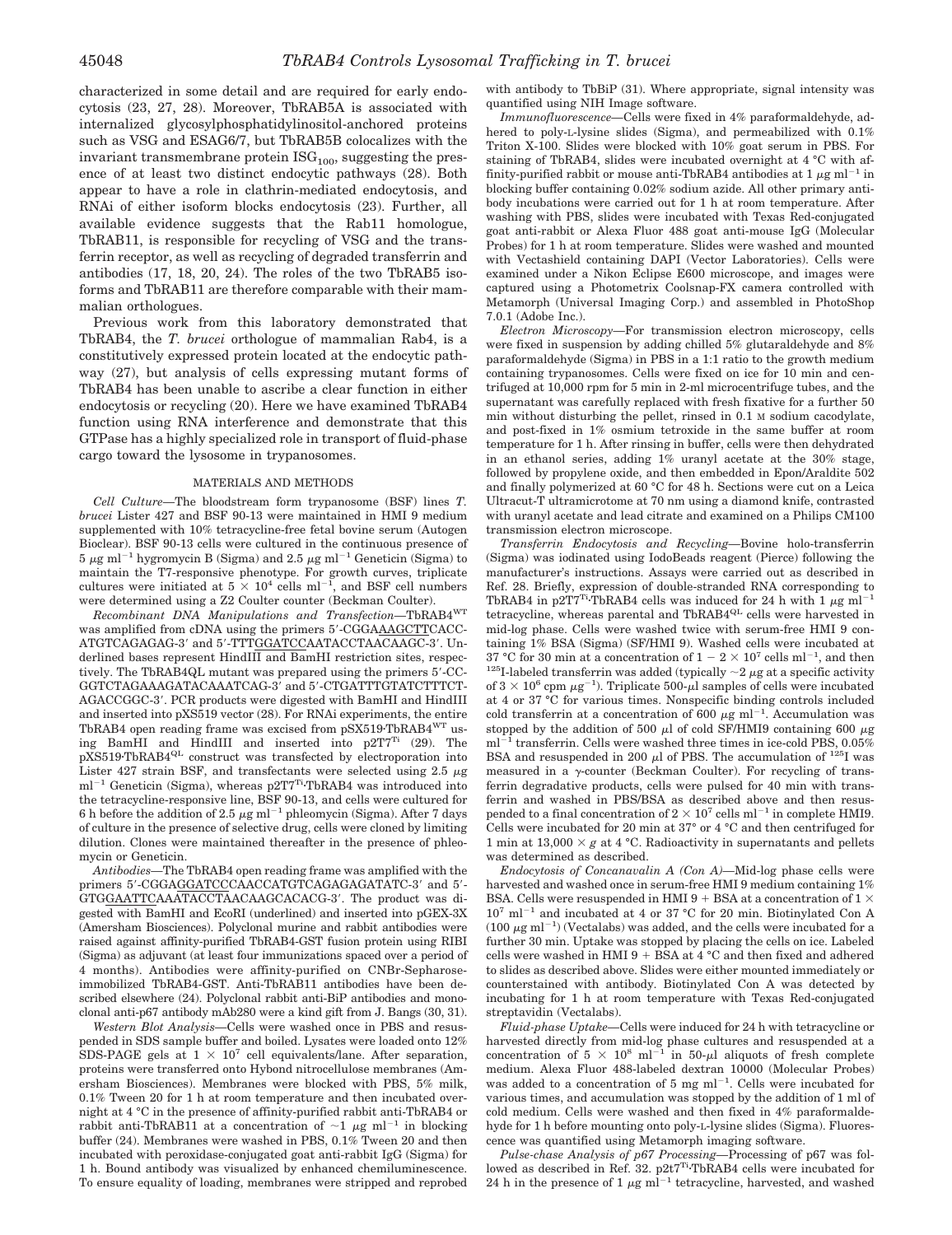

FIG. 1. **TbRAB4 RNAi inhibits cell growth of bloodstream form** *T. brucei***.** *A*, growth rates for parental BF4 cells (*squares*) and p2T7TiTbRAB4 cells (*circles*) in the absence (*open*) and presence (*closed*) of tetracycline (*TET*). Each data point represents the mean of triplicate samples  $\pm$  S.E. The data are typical of multiple repeated experiments. *B*, Western blot of TbRAB4 and TbRAB11 in p2T7<sup>Ti</sup> TbRAB4 cells exposed to tetracycline for 0, 24, and 48 h. Each lane contains 10<sup>7</sup> cell equivalents. Anti-trypanosome BiP was used as a loading control. *C*, p2T7<sup>Ti</sup>-TbRAB4 cells were cultured for 24 h with tetracycline, fixed with 4% paraformaldehyde, and stained with DAPI to determine the position in the cell cycle. The numbers of nuclei and kinetoplasts per cell were counted for at least 150 cells for induced (*closed bars*) and uninduced (*open bars*) cultures. The data presented are representative of duplicate experiments. *D*, electron micrographs of p2T7<sup>Ti</sup> TbRAB4 cells exposed to tetracycline for 24 h. *Arrows* indicate microtubules around surface membrane invaginations. *FP*, flagellar pocket; *N*, nucleus; *K*, kinetoplast.

twice in Met/Cys-free Dulbecco's modified Eagle's medium (Sigma) and then resuspended to a concentration of  $2 \times 10^7$  ml<sup>-1</sup> in 500  $\mu$ l of Met/Cys-free Dulbecco's modified Eagle's medium supplemented with dialyzed fetal bovine serum and incubated for 20 min at 37 °C. 35Slabeled Promix (Amersham Biosciences) was added at 200  $\mu$ Ci ml<sup>-1</sup>, and cells were incubated for 15 min at 37 °C. A chase was initiated with the addition of 4.5 ml of complete HMI 9 medium, and 1-ml samples were withdrawn at different time points and placed on ice. Cells were washed once in PBS and then lysed with 1 ml of ice-cold radioimmune precipitation buffer (25 mM Tris-Cl, pH 7.5, 150 mM NaCl, 1% Nonidet P-40, 0.5% sodium deoxycholate, 0.1% SDS, and complete protease inhibitor mixture (Roche Applied Science)). Lysates were precleared and then incubated for 1 h at 4 °C with anti-p67 mAb280 and then incubated for a further 1 h with 10  $\mu$ l of protein A-Sepharose beads (Amersham Biosciences). After washing, immunoprecipitates were resuspended in 40  $\mu$ l of loading buffer and run on 12% SDS-PAGE gels. Fixed, stained gels were incubated for 1 h in En<sup>3</sup>Hance (PerkinElmer Life Sciences), dried, and autoradiographed. The intensity of metabolically labeled protein bands was quantified using the NIH Image program.

### RESULTS

*TbRAB4 Is Essential in Bloodstream Form T. brucei—*Previous studies on TbRAB4 function used overexpression of domi-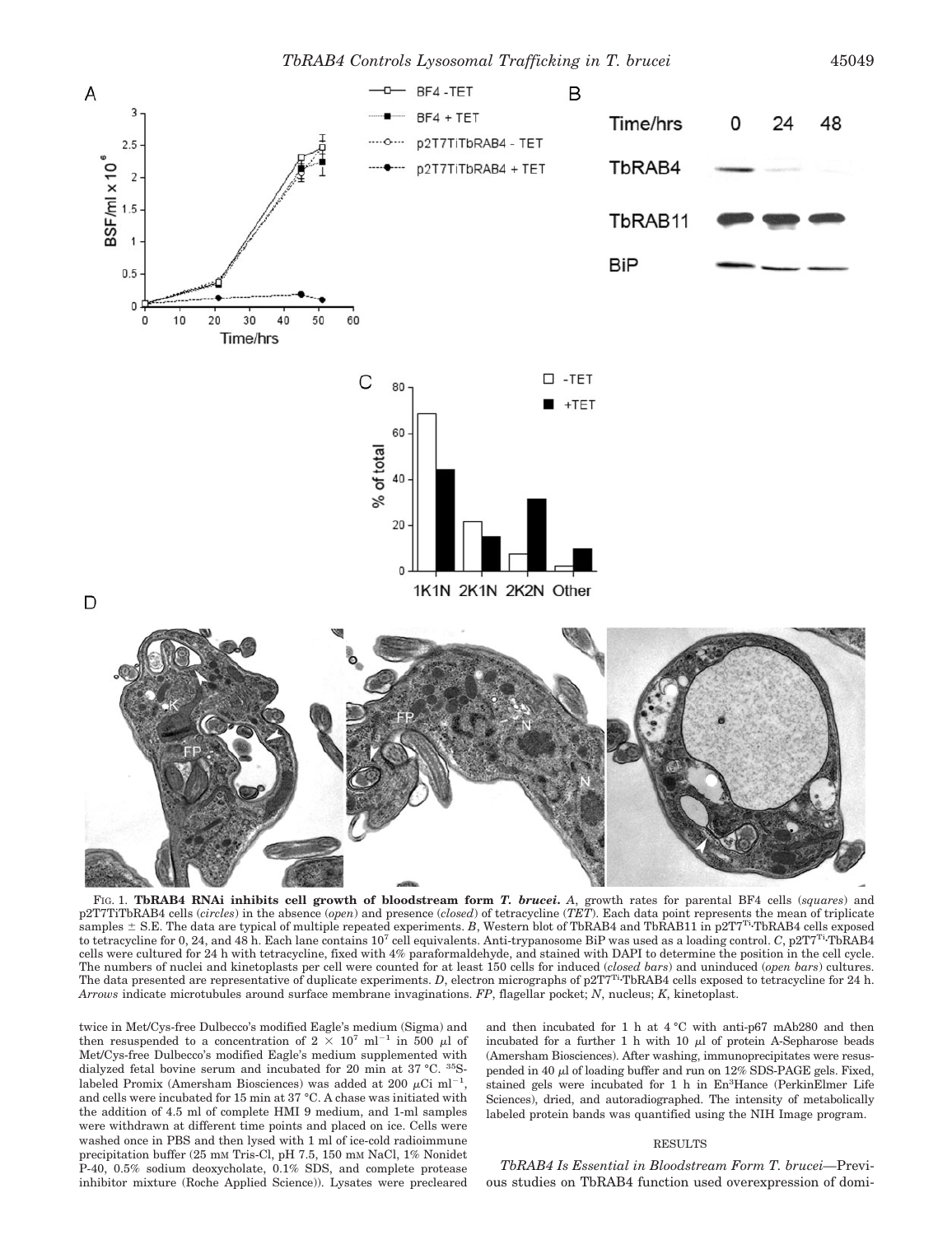

FIG. 2. **TbRAB4 RNAi specifically inhibits accumulation of fluid-phase cargo.** *A*, uptake and recycling of transferrin are unaffected by TbRAB4 RNAi. p2T7<sup>Ti</sup>-TbRAB4 cells were induced for 24 h with tetracycline (*closed bars*) and then assayed for the uptake of 125Itransferrin for 40 min. Specific pellet-associated radioactivity was determined. Data are presented as a percentage of uninduced controls (*open bars*). Recycling was determined by washing pulse-labeled cells and reincubation at 37 °C. Data were calculated as a percentage of the total label in the supernatant after 20 min when compared with background in supernatants of cells incubated at 4 °C and are presented as

nant negative and dominant positive forms of the protein (20). These analyses resulted in no detectable phenotype with the assays available. In this study, expression of the TbRAB4 protein was suppressed by RNA interference (Fig. 1). The induction of expression of double-stranded TbRAB4 RNA with tetracycline led to a rapid decrease in TbRAB4 expression such that the protein was essentially undetectable by 48 h after induction (Fig. 1*B*). Suppression of TbRAB4 expression was accompanied by a significant inhibition of cell growth (Fig. 1*A*). Similar results were obtained with several independently generated cloned lines. TbRAB4 RNAi had no effect on cellular levels of other Rab proteins, specifically TbRAB11 (Fig. 1*B*) or TbRAB5A (not shown).

Examination of DAPI-stained cells revealed an increase in the proportion of cells with two nuclei and two kinetoplasts, suggesting a block in cell division but not in mitosis (Fig. 1*C*). The effect of TbRAB4 RNAi was not as rapid or severe as that triggered by depletion of clathrin or TbRAB5A (21, 23), but after 24 h of incubation with tetracycline, multiple abnormal cells were present in cultures (Fig. 1*D*). A variety of ultrastructural defects were visible by electron microscopy, the most prominent of which was the appearance of membrane invaginations, distinguishable from the flagellar pocket by the presence of subpellicular microtubules, suggesting that these structures derived from the plasma membrane. Interestingly, the enlargement of the flagellar pocket characteristic of a general inhibition of endocytosis (21–23) was only apparent in  $\sim$ 5% of cells at this stage (Fig. 1*D*), suggesting that TbRAB4 is not directly involved in early endocytosis in *T. brucei.* Overall, these data suggest that a defect in membrane dynamics is associated with suppression of TbRAB4.

*Endocytosis and Recycling of Transferrin Are Normal, but Accumulation of a Fluid-phase Marker Is Inhibited by TbRAB4 RNAi—*The uptake of iron-bound transferrin is essential to the survival of bloodstream form *T. brucei* (33). Results from previous work indicated that transferrin is subject to very rapid turnover regulated by TbRAB11 but not TbRAB4 (20). However, in this study, a single round of transferrin uptake, degradation, and recycling was monitored, which may not be sufficiently sensitive to detect a relatively minor role for TbRAB4. Further, expression of a dominant negative mutant GTPase as used in the earlier experiments is not equivalent to RNAimediated ablation of TbRAB4 expression. Therefore, the effect of TbRAB4 RNAi on bulk transferrin accumulation and recycling was examined. Cells were induced and then allowed to accumulate 125I-transferrin for 40 min. To monitor recycling, cells were then washed and returned to medium for 20 min, and  $125$ I recovery in the supernatant was monitored. No significant effect was found for either the accumulation of 125Itransferrin or the recycling of previously internalized label into the supernatant  $(p > 0.10)$  (Fig. 2). Under the same conditions, RNAi of TbRAB5 isoforms reduces transferrin endocytosis (23), and TbRAB11 RNAi causes an almost complete inhibition of

a percentage of the uninduced controls. All data represent the mean of triplicate samples  $\pm$  S.E. and are typical of multiple repeated experiments. *B*, inhibition of fluid-phase uptake in TbRAB4 RNAi.  $p2TT^{Ti}$ TbRAB4 cells were induced for 24 h with (+) or without (-) tetracycline and then incubated for 30 min with Alexa Fluor 488 dextran 10000 (*green*). Cells were fixed in 4% paraformaldehyde, adhered to poly-L-lysine slides, counterstained with DAPI (*blue*), and examined immediately. *C*, quantitation of fluid-phase uptake. The accumulation of fluorophore in uninduced  $(-TET)$  and induced p2T7<sup>Ti</sup>·TbRAB4 cells (*TET*) labeled at 4 °C (*open bars*) or 37 °C (*closed bars*) as described above was measured using Metamorph Imaging software. Data represent the signal above background for at least 50 cells  $\pm$  S.E. and are typical of triplicate experiments.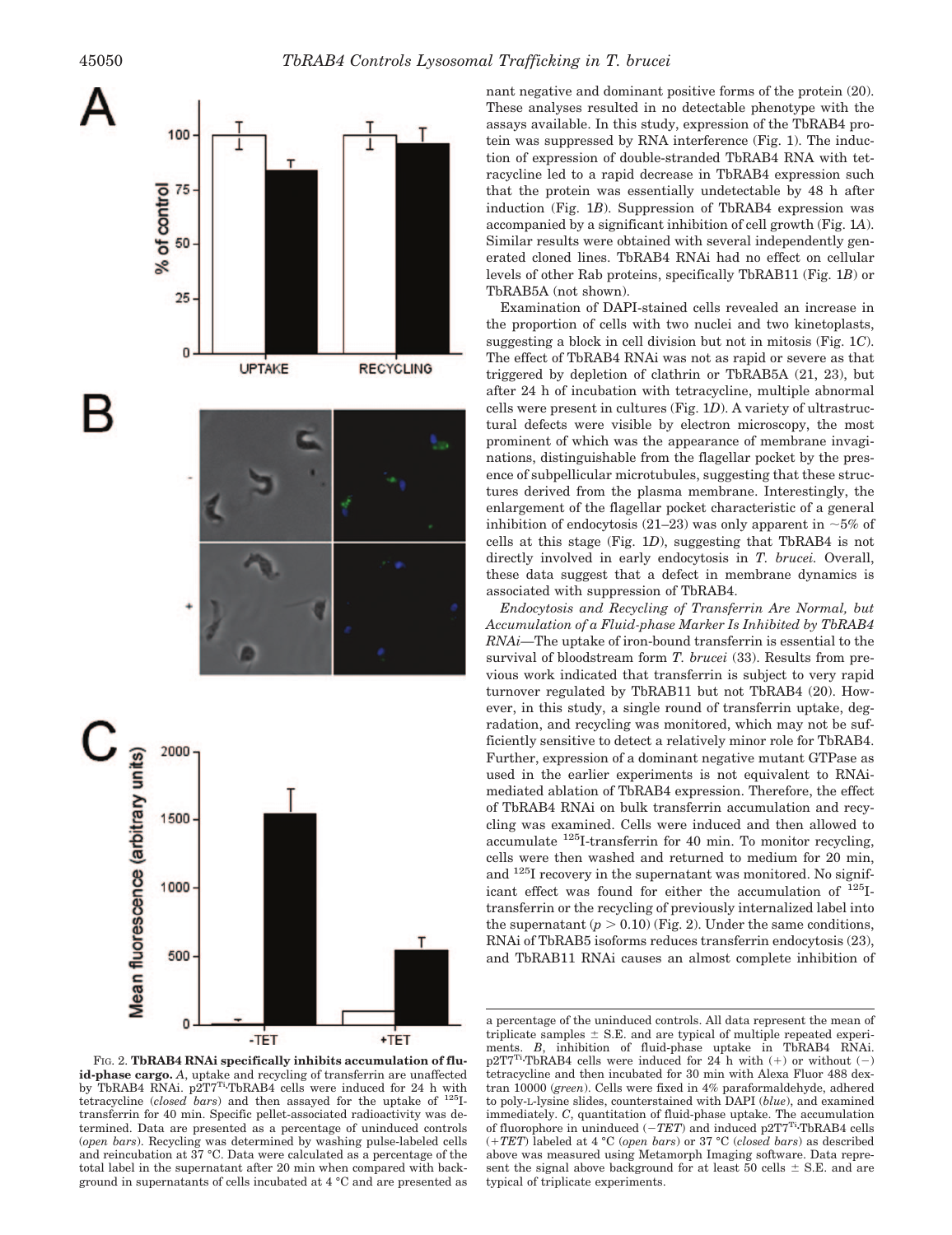



FIG. 3. **Disruption of p67 labeling and processing in TbRAB4 RNAi.** *A*, loss of p67-positive compartments in TbRAB4 RNAi.  $p2T7^{T}$  TbRAB4 cells were incubated for 0-48 h as indicated in the presence of 1  $\mu$ g ml<sup>-1</sup> tetracycline and then fixed and stained for p67 with mAb280 (*green*) as described under "Materials and Methods." Cells were counterstained with DAPI to show the position of the kinetoplast and nucleus. *B*, reduced accumulation of p67 proteolytic fragments in TbRAB4 RNAi. p2T7<sup>Ti</sup>-TbRAB4 cells were incubated for 24 h in the presence of 1 µg ml<sup>-1</sup> tetracycline (*TET*), pulse-labeled with [<sup>35</sup>S]methionine, and then cultured for times up to 4 h. Cells were lysed, and p67 was  $\text{immunoprecipitated with } \text{mAb280.}$  Each lane contains  $5 \times 10^6$  cell equivalents.  $\text{Arrows}$  indicate the different molecular weight fragments produced during p67 processing (see Ref. 32). *C*, quantitation of band intensity of gp100 precursor and gp42 proteolytic fragments was done using NIH Image software. Results are presented as a percentage of the initial gp100 intensity. Similar results were obtained in duplicate experiments.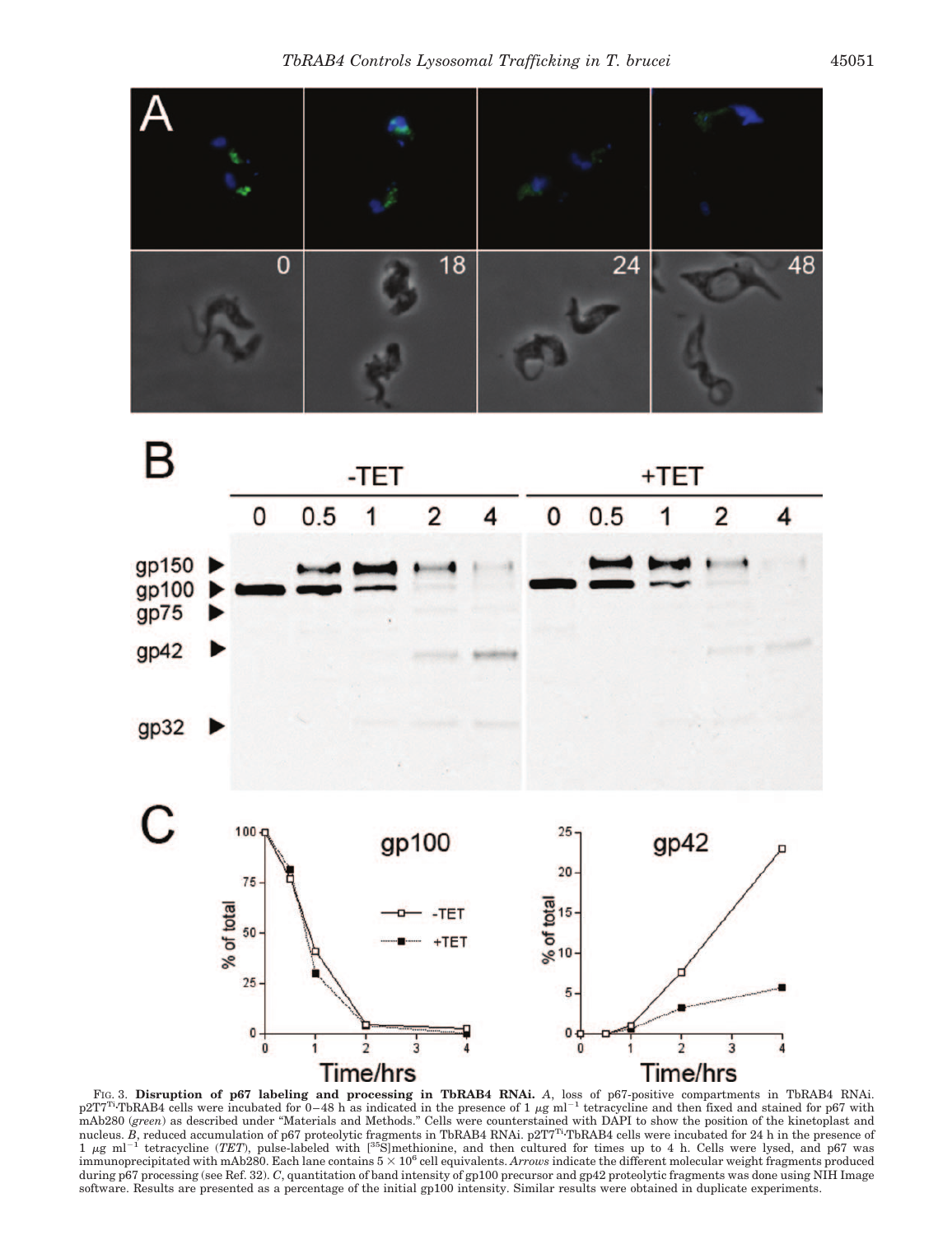

FIG. 4. **Expression of constitutively active TbRAB4QL leads to an enlargement of the p67 compartment.** *A*, expression of TbRAB4QL in bloodstream form *T. brucei*. Paraformaldehyde-fixed, permeabilized parental and mutant cells were stained with affinity-purified rabbit anti-TbRAB4 antibodies and visualized with Texas Red-conjugated goat anti-rabbit IgG. Cells are counterstained with DAPI to show the locations of the nucleus and kinetoplast. *B*, electron micrographs of parental and TbRAB4<sup>QL</sup>-expressing trypanosomes. A prominent multivesicular compartment (*arrowhead*) was observed in the majority of mutant cells. Similar effects were seen in two independently generated clones. *Rightmost panel*, immuno-electron microscopy staining of a multivesicular body with anti-p67 and 10 nm of gold. Note the gold particles within the lumen and around edge of the compartment. *C*, enhanced p67 signal in cells expressing TbRAB4QL. Fluorescence signal of p67 (*green*) in parental and TbRAB4<sup>QL</sup> cells, counterstained with DAPI (*blue*). Quantitation of fluorescence in at least 50 cells of each type revealed a significant  $\hat{p}$  < 0.001) increase in intensity of signal in the TbRAB4<sup>QL</sup> cells. *D*, close physical association of TbRAB4 and p67 compartments. Parental and TbRAB4QL cells co-stained with rabbit anti-TbRAB4 (*red*) and with mouse anti-p67 mAb280 (*green*), counterstained with DAPI (*blue*). Note that p67 and TbRAB4 compartments are closely associated but do not colocalize in either cell type as the shapes of the structures are distinct. *E*, co-localization of internalized Con A with p67 in parental and mutant cells. Cells were allowed to take up biotinylated Con A for 30 min to label the lysosomal compartment before fixation and permeabilization. Biotin was detected with Texas Red-conjugated streptavidin. Cells were co-stained with mAb280 (*green*) and counterstained with DAPI (*blue*). Note the high degree of colocalization of signal in both cell types; in this case, the shapes of the labeled structures with the two markers are very similar and overlap.

transferrin release.<sup>2</sup> These data confirm that TbRAB4 does not play a direct or significant role in receptor-mediated endocytosis and recycling in *T. brucei*.

Upon endocytosis, fluid-phase markers are rapidly segregated from glycosylphosphatidylinositol-anchored proteins, with the latter being recycled directly to the surface via TbRAB11-positive vesicles and fluid-phase material transferred to the lysosome (18). To determine whether there is a role for TbRAB4 in fluid-phase endocytosis, induced TbRAB4 RNAi cells were allowed to accumulate Alexa Fluor 488-labeled dextran. Examination of cells showed a profound block in the accumulation of the fluorescent marker in cells lacking TbRAB4 expression (Fig. 2*B*). Quantitation of internalized fluorescence indicated a significant reduction of dextran levels in induced cells  $(p < 0.01)$  (Fig. 2*C*). In light of the lack of an alteration in transferrin endocytosis and recycling, it is unlikely that the inhibition of fluid-phase accumulation is the result of nonspecific RNAi-induced toxicity. The data suggest that TbRAB4 is involved primarily in endocytic trafficking directing fluid-phase cargo toward the lysosome rather than in the recycling of surface proteins.

*TbRAB4 RNAi Disrupts the Lysosomal Compartment in T. brucei—*To confirm a role for TbRAB4 in lysosomal traffick-

ing, the effect of TbRAB4 RNAi on the trypanosome lysosomal marker protein p67 was examined. Immunofluorescence revealed that the induction of double-stranded TbRAB4 RNA leads to p67 staining becoming increasingly dispersed over time, suggesting a progressive disruption of the lysosomal compartment or trafficking of p67 to the compartment (Fig. 3*A*). This appears to be a specific effect since RNAi of other Rab proteins or clathrin had no apparent effect on p67 localization despite severe cellular distortion (21, 23). To further investigate the effect of TbRAB4 RNAi on p67, the transport and processing of p67 was followed by a pulse-chase experiment. p67 is synthesized as a 100-kDa precursor protein in the endoplasmic reticulum. After *N*-glycan modification in the Golgi complex, the protein has an apparent molecular mass of 150 kDa. Subsequent trafficking to the lysosome leads to the appearance of major proteolytic fragments with apparent molecular masses of 75, 42, 32, and 28 kDa (33). Although there is evidence for transport of p67 to the lysosome via an indirect route involving export to the surface and subsequent retrieval, the bulk of the protein is thought to be delivered directly to the lysosome from the Golgi complex (33). In cells suppressed for TbRAB4, the initial steps of p67 processing, as judged by the disappearance of the 100-kDa species and concomitant appearance of the 150-kDa form, were normal (Fig. 3, *B* and *C*). <sup>2</sup> B. S. Hall and M. C. Field, unpublished observations. Turther, subsequent processing of the 150-kDa form occurs at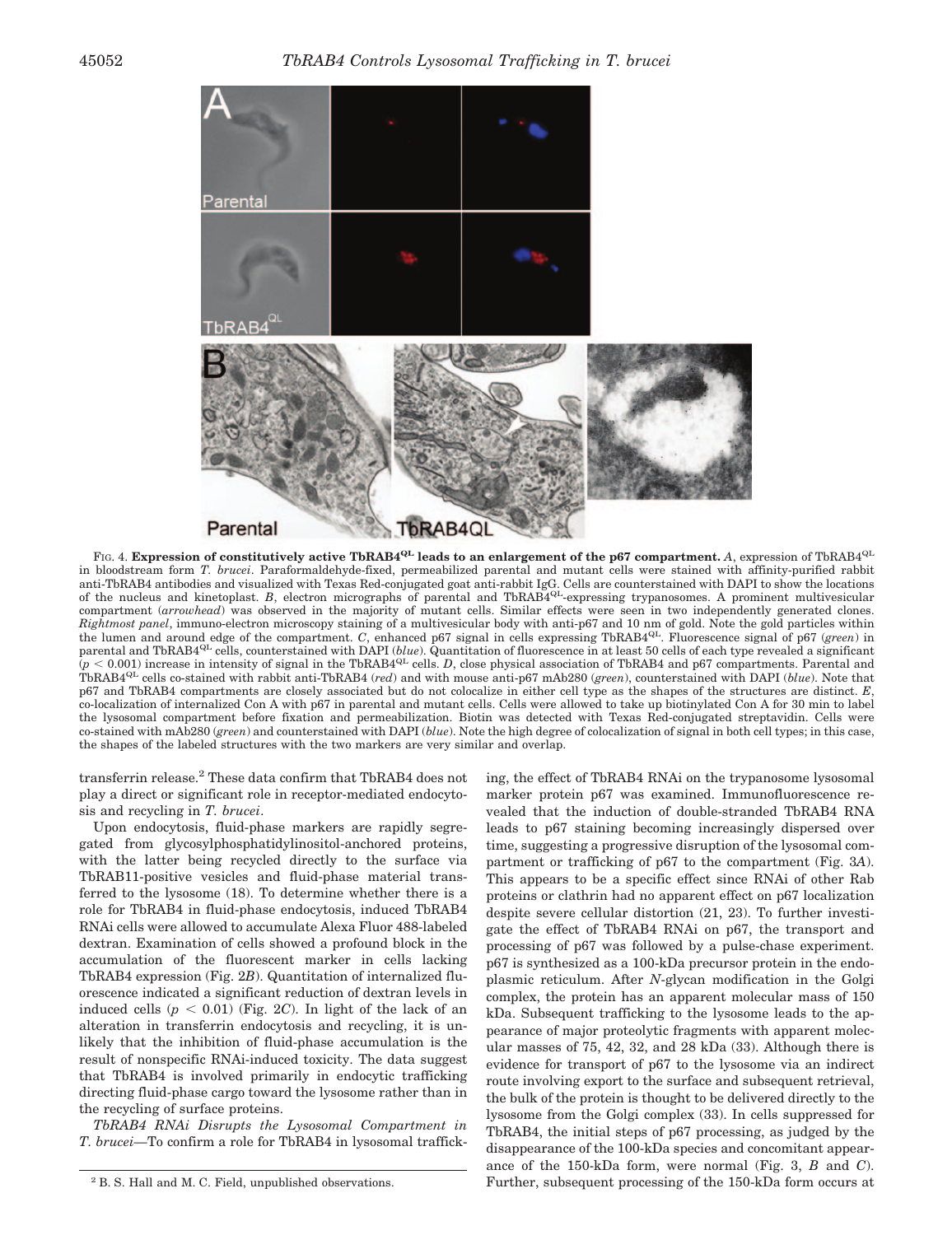

FIG. 4—*continued*

a similar rate in induced and uninduced cells. However, the levels of the low molecular weight products were reduced in cells suppressed for TbRAB4. The loss of these mature p67 forms may be due to mistargeting, altered degradation, or secretion or a combination of these factors. In any case, both immunofluorescence and p67 processing data together indicate that delivery of p67 to the lysosome is compromised in the absence of TbRAB4 expression, suggesting a defect in lysosomal targeting.

*Constitutively Active TbRAB4QL Induces Enlargement of the Lysosome—*The effects of TbRAB4 suppression on fluid-phase uptake and p67 localization and processing are suggestive of a function in regulation of lysosomal transport. To confirm this role for TbRAB4, a constitutively active mutant, TbRAB4<sup>QL</sup>, possessing a Q67L mutation inhibiting GTPase activity, was expressed in trypanosomes (Fig. 4*A*). Cells expressing the mutant GTPase were morphologically normal at the light microscopy level. By electron microscopy, an increase in the number and size of multivesicular compartments was observed (Fig. 4*B*, mean diameter  $0.71 + 0.07 \mu m$  ( $n = 20$ ) when compared with  $0.47 + 0.05 \mu m$  (*n* = 15) in parental cells, *p* < 0.02. Immunoelectron microscopy confirmed that the multivesicular compartment was positive for p67 (Fig. 4*B*, *inset*). By immunofluorescence, TbRAB4 $^{QL}$  cells show enhanced p67 staining (Fig. 4*C*). Since total p67 synthesis and processing are largely unchanged in these cells (data not shown), this effect is probably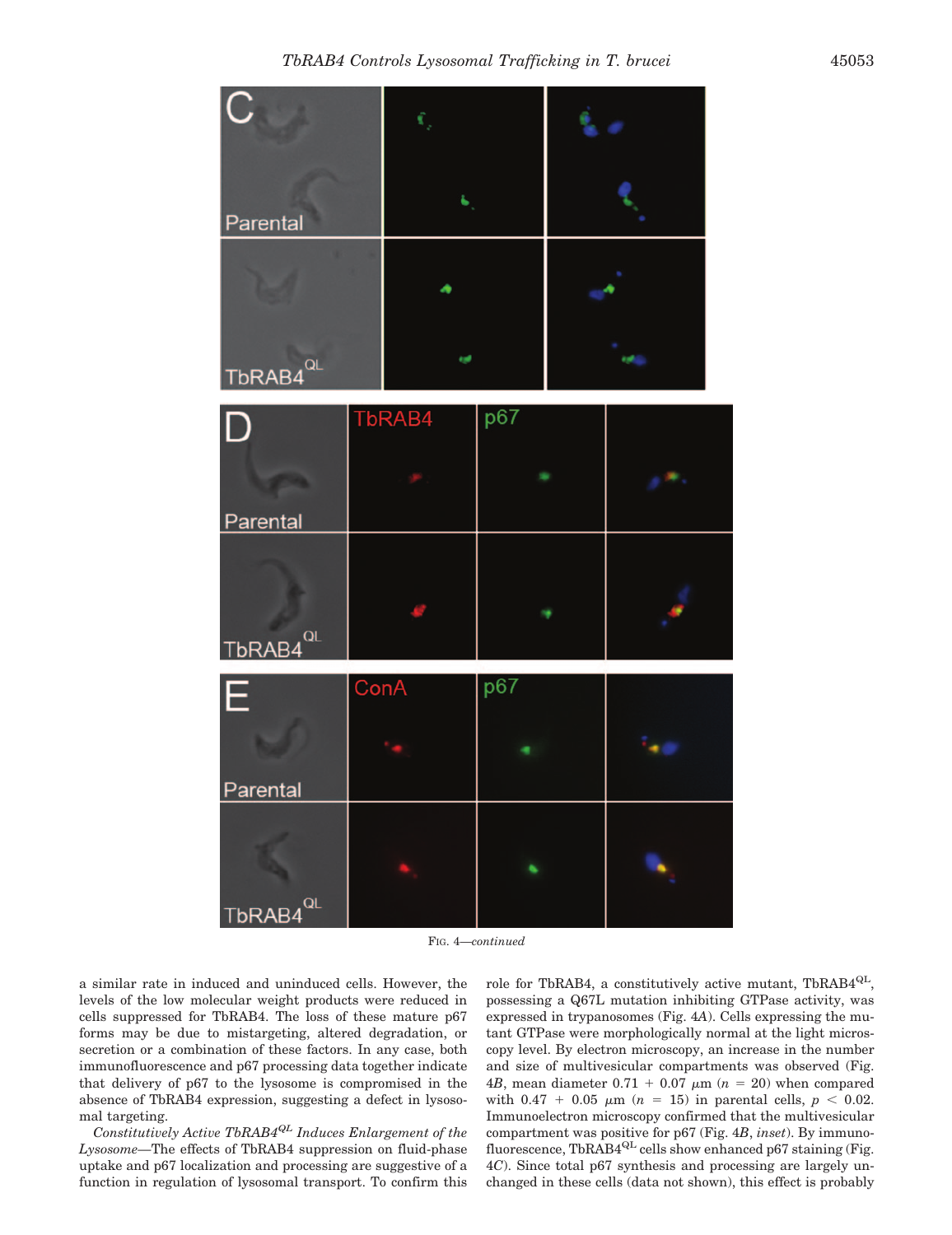

20 30 **Time/mins** 

Tfn uptake (pg/10 cells) 20  $10$ 0  $\dot{20}$ 10 30 40 **Time/mins** 

 $10$ 

40

30

FIG. 5. **Enhancement of fluid-phase but not transferrin**  $(Tf n)$  **uptake in TbRAB4<sup>QL</sup> cells.** *A***, TbRAB4<sup>QL</sup> increases the rate of accumu**lation of a fluid-phase marker. Parental and TbRAB4<sup>QL</sup> cells were incu-

due to the increased size of the p67 compartment. Co-staining for p67 and TbRAB4 shows that TbRAB4 is closely associated with p67 but appears juxtaposed to the p67 compartment rather than colocalizing with the lysosomal marker (Fig. 4*D*). To verify that the enlarged multivesicular compartment was indeed the lysosome, TbRAB4<sup>QL</sup> cells were allowed to take up biotin-derivatized Con A for 30 min at 37 °C, conditions that label the lysosomal compartment. The bulk of internalized Con A colocalized with p67, in both wild type and mutant cells, confirming that the enlarged multivesicular body represents the terminal endocytic compartment and therefore represents the lysosome rather than an intermediate endosomal compartment (Fig. 4*E*)

*Fluid-phase Uptake Is Enhanced in Cells Expressing TbRAB4QL—*To further corroborate the evidence that TbRAB4 is involved in fluid-phase transport toward the lysosome, the uptake of Alexa Fluor 488 dextran was monitored in both the parental and the dominant active TbRAB4<sup>QL</sup>-expressing cells (Fig. 5). Internalized label was detectable earlier in the  $TbRAB4^{\text{QL}}$  line, and the intensity of fluorescence was significantly higher than in parental cells (Fig. 5*B*). By contrast, expression of TbRAB4 $^{Q\bar{L}}$  had no effect on the kinetics of  $^{125}I$ transferrin accumulation (Fig. 5*C*). These data are in agreement with the effects of RNAi on endocytosis and confirm a specific role for TbRAB4 in fluid-phase transport.

## DISCUSSION

Rab4 has been implicated in a number of pathways in higher eukaryotes, including rapid recycling (presumed to be from the early endosome and downstream of Rab5 function), and also in degradative trafficking to the lysosome (3–7, 14, 15). Studies in a variety of cells support a differing emphasis on the precise function of Rab4 depending on the system under investigation, but important recent data have suggested that the level of integration between the major Rab proteins involved in endocytic transport (principally Rab4, -5, -7, and -11) is higher than previously suspected. For example Rab4, -5, and -11 can be visualized on distinct but contiguous subdomains of endosomal structures (34), whereas a number of effector molecules are capable of interacting with Rab4 and other endosomal Rab proteins (10). These issues potentially complicate the analysis of Rab proteins based on expression of mutant isoforms.

In *T. brucei*, a clear sequence orthologue of mammalian Rab4 is present, and previous work has localized this protein to structures closely associated with the early endosome (27). Attempts to use mutant isoforms of TbRAB4 to probe function were unsuccessful despite success with other trypanosomal Rab proteins (20, 28). Although this may reflect a trypanosomatid-specific configuration, it is also possible that Rab4 function is more subtle than, for example, Rab11, and that overexpression of mutant isoforms does not fully reveal the function of Rab4. As conditional gene knockout technology is cumbersome in higher eukaryotes, ablation of TbRAB4 expression has not been attempted, but using trypanosomes, we were able to ben-

bated for various times with 5 mg ml<sup>-1</sup> Alexa Fluor 488 dextran 10000 (green). Cells were fixed in 4% paraformaldehyde, adhered to poly-Llysine slides, counterstained with DAPI (*blue*), and examined immediately. *B*, quantitation of dextran uptake. Parental (*open squares*) and TbRAB4<sup>QL</sup> (*closed squares*) cells were incubated with fluorescent dextran as described above, and signal intensity was quantified for at least 30 cells for each cell type at each time point. Data points represent mean  $\pm$  S.E. Results presented are typical of three independent exper-<br>iments. *C*, TbRAB4<sup>QL</sup> has no effect on the uptake of transferrin. The incorporation of 125I-labeled transferrin into parental BSF (*open squares*) and TbRAB4QL cells (*closed squares*) at various time points is shown. Each point represents the mean of duplicate determinations  $\pm$ range. Similar results were obtained in multiple experiments.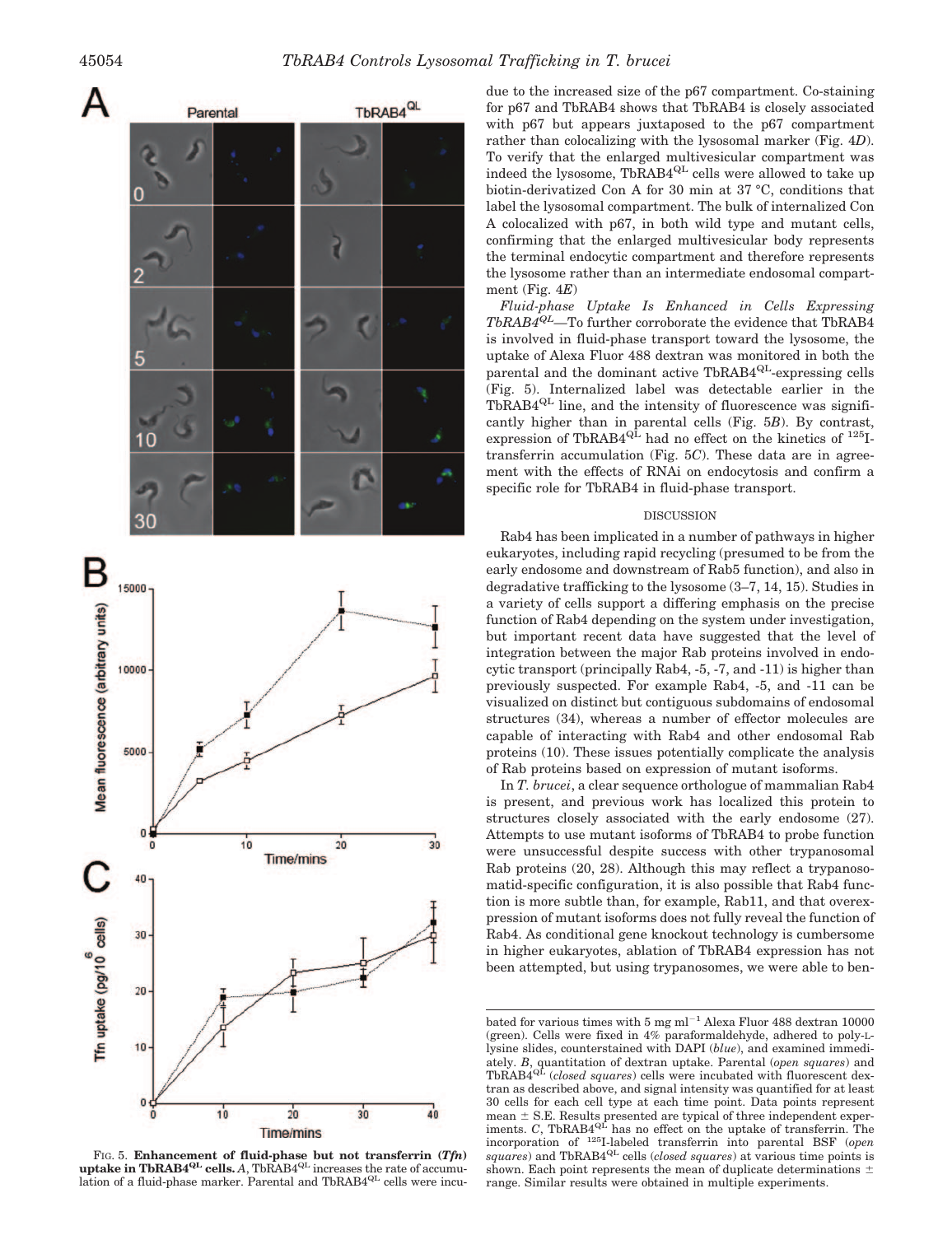efit from the comparative simplicity of RNA interference for suppression. The work presented here suggests that TbRAB4 is exclusively involved in fluid-phase lysosomal transport and has no role in receptor-mediated uptake and recycling.

Our first major conclusion is that TbRAB4 is essential but that there is no evidence for a direct role in endocytosis or recycling. Previous studies have shown that RNAi of proteins involved in early endocytosis, specifically clathrin, actin, and TbRAB5, is rapidly lethal and is associated with the appearance of an enlarged flagellar pocket, which presumably arises due to imbalance between the removal and addition of membrane to the surface (21–23). Despite the closeness of the physical locations of TbRAB4 and TbRAB5A, cells lacking TbRAB4 rarely display this distinctive phenotype, and progression to cell death is much slower, implying a function for TbRAB4 in distinct pathways. This assumption is supported by the failure of either TbRAB4 RNAi or TbRAB4<sup>QL</sup> to impact on transferrin uptake and is concordant with previous single turnover studies (20).

The second major finding is the clear implication of TbRAB4 in delivery of cargo to the lysosome, as illustrated for both the accumulation of fluid-phase cargo using fluorescent dextran and the delivery of the lysosomal protein p67. Additionally, overexpression of TbRAB4<sup>QL</sup> leads to an enlargement of the later portions of the endocytic system, also consistent with a role in lysosomal targeting. The kinetics of p67 synthesis and transport do not change dramatically in the mutant cells. Rather, the size and/or the stability of the lysosome appear to be altered, leading to a decrease in the accumulation of p67 proteolytic products and dissipation of p67 staining in the case of TbRAB4 RNAi and an increase in p67 staining and physical size of the p67 compartment when TbRAB4 activity is enhanced. It seems most likely that, rather than acting directly on the lysosome, TbRAB4 mediates these changes by controlling the volume of traffic directed toward the lysosome.

It is somewhat surprising that alterations in TbRAB4 activity that have a profound effect on the lysosome do not appear to affect transferrin turnover. VSG and the transferrin receptor are cycled back to the surface via TbRAB11 positive vesicles either directly or via the late endosome, but the route taken by internalized anti-VSG immunoglobulin and transferrin is less clear. Both are extensively degraded after internalization, but their export is still TbRAB11-dependent (20, 24). It is possible that the bulk of anti-VSG immunoglobulin and transferrin follows their respective binding partners and is degraded in the late endosomes, bypassing the lysosome altogether. Transferrin is detectable in the lysosome, especially in the presence of protease inhibitors (25), but this may represent a small fraction of the total internalized protein. Alternatively, it is possible that all transferrin is transported to the lysosome and that TbRAB11 controls recycling from the lysosome in addition to regulating the more rapid recycling pathways. This model appears to be in conflict with the data presented here since TbRAB4 RNAi disrupts the lysosome and lysosomal transport without altering the uptake of transferrin or export of its degradative products. Nevertheless, receptor-bound ligands and fluidphase cargo are clearly transported independently and, in the absence of a functional lysosomal compartment, exit via TbRAB11 vesicles may represent an alternative route for transferrin that is not available for dextran and may therefore lessen the impact of impaired lysosomal transport on transferrin uptake and degradation. As well as altering recycling patterns, expression of mutant TbRAB11 proteins affects the degree of transferrin degradation (20), suggesting some reciprocity between recycling and degradative path-

ways. Our data also strongly suggest that TbRAB11 alone controls recycling in bloodstream trypanosomes. TbRAB4 may have a minor role in recycling of membrane in the insect stage,<sup>3</sup> but significantly, TbRAB11 is expressed at very low levels in this life stage, and surface proteins are not subject to the continuous rapid recycling seen in the bloodstream forms (24).

Overall, the trypanosomal endocytic system is very similar to that of metazoans, with the notable exceptions that endocytosis appears to be exclusively clathrin-mediated and dynamin- and adaptin-independent (21, 35, 36). A very high rate of recycling in this system may have selected for a streamlined system, and it is possible that in trypanosomatids, any role that Rab4 originally played in recycling may have been lost. Early studies on the function of Rab4 indicate a role in recycling of the mammalian transferrin receptor, and subsequent experiments using overexpression of wild type and Rab4QL mutants confirm this (*e.g.* 3). In addition, an observation common to these studies is an altered morphology of the early endosome and a shift in the transferrin receptor distribution to a more predominant surface location, fully consistent with an influence on recycling. Additional data in the mammalian system suggest a minimal role in endocytosis but a significant function in degradation of low density lipoprotein and epidermal growth factor (14). Recently, two effectors for Rab4 have been identified. One of these, rabip4, also interacts with Rab5 and appears to be predominantly involved in recycling pathways (4). By contrast, a second Rab4 effector, CD2AP/MS, appears to function in a degradative pathway and does not appear to play any role in transferrin receptor recycling (15). These studies, taken together with the data presented here for trypanosomes, indicate that Rab4 has the potential to function in both recycling and degradative pathways. The precise emphasis is likely dictated by effector molecules rather than by the GTPase itself. This has interesting consequences for the evolution of the endocytic system, and in particular, suggests that it is naive to attempt to make precise predictions of function based solely on the presence or absence of a particular Rab subfamily; knowledge of the effector molecules cooperating with the Rab protein is essential.

*Acknowledgments—*We thank George Cross for the 90-13 cell line, John Donelson for the p2T7<sup>Ti</sup> plasmid, and Jay Bangs for anti-p67 and anti-TbBiP antibodies.

#### REFERENCES

- 1. Maxfield, F. R., and McGraw, E. (2004) *Nat. Rev. Mol. Cell. Biol.* **5,** 121–132
- 2. Zerial, M., and McBride, H. (2001) *Nat. Rev. Mol. Cell. Biol.* **2,** 107–117
- 3. van der Sluijs, P., Hull, M., Webster, P., Male, P., Goud, B., and Mellman, I. (1992) *Cell* **70,** 729 –740
- 4. Fouraux, M. A., Deneka, M., Ivan, V., van der Heijden, A., Raymackers, J., van Suylekom, D., van Venrooij, W. J., van der Sluijs, P., and Pruijn, G. J. (2004) *Mol. Biol. Cell* **15,** 611– 624
- 5. Seachrist, J. L., and Ferguson, S. S. (2003) *Life Sci.* **74,** 25–35
- 6. Roberts, M., Barry, S., Woods, A., van der Sluijs, P., and Norman, J. (2001) *Curr. Biol.* **11,** 1392–1402
- 7. Wissel, H., Lehfeldt, A., Klein, P., Muller, T., and Stevens, P. A. (2001) *Am. J. Physiol.* **281,** L345–L360
- 8. Vitale, G., Rybin, V., Christoforidis, S., Thornqvist, P., McCaffrey, M., Stenmark, H., and Zerial, M. (1998) *EMBO J.* **17,** 1941–1951
- 9. Wallace, D. M., Lindsay, A. J., Hendrick, A., and McCaffrey, M. W. (2002) *Biochem. Biophys. Res. Commun.* **292,** 909 –915
- 10. de Renzis, S., Sonnichsen, B., and Zerial, M. (2002) *Nat. Cell Biol.* **4,** 124 –133 11. Lindsay, A. J., Hendrick, A. G., Cantalupo, G., Senic-Matuglia, F., Goud, B.,
- Bucci, C., and McCaffrey, M. W. (2002) *J. Biol. Chem.* **277,** 12190 –12199 12. Shirakawa, R., Yoshioka, A., Horiuchi, H., Nishioka, H., Tabuchi, A., and Kita,
- T. (2000) *J. Biol. Chem.* **275,** 33844 –33849 13. Imamura, T., Huang, J., Usui, I., Satoh, H., Bever, J., and Olefsky, J. M. (2003) *Mol. Cell. Biol.* **23,** 4892– 4900
- 14. McCaffrey, M. W., Bielli, A., Cantalupo, G., Mora, S., Roberti, V., Santillo, M., Drummond, F., and Bucci, C. (2001) *FEBS Lett.* **495,** 21–30
- 15. Cormont, M., Meton, I., Mari, M., Monzo, P., Keslair, F., Gaskin, C., McGraw,

<sup>3</sup> B. S. Hall and M. C. Field, manuscript in preparation.